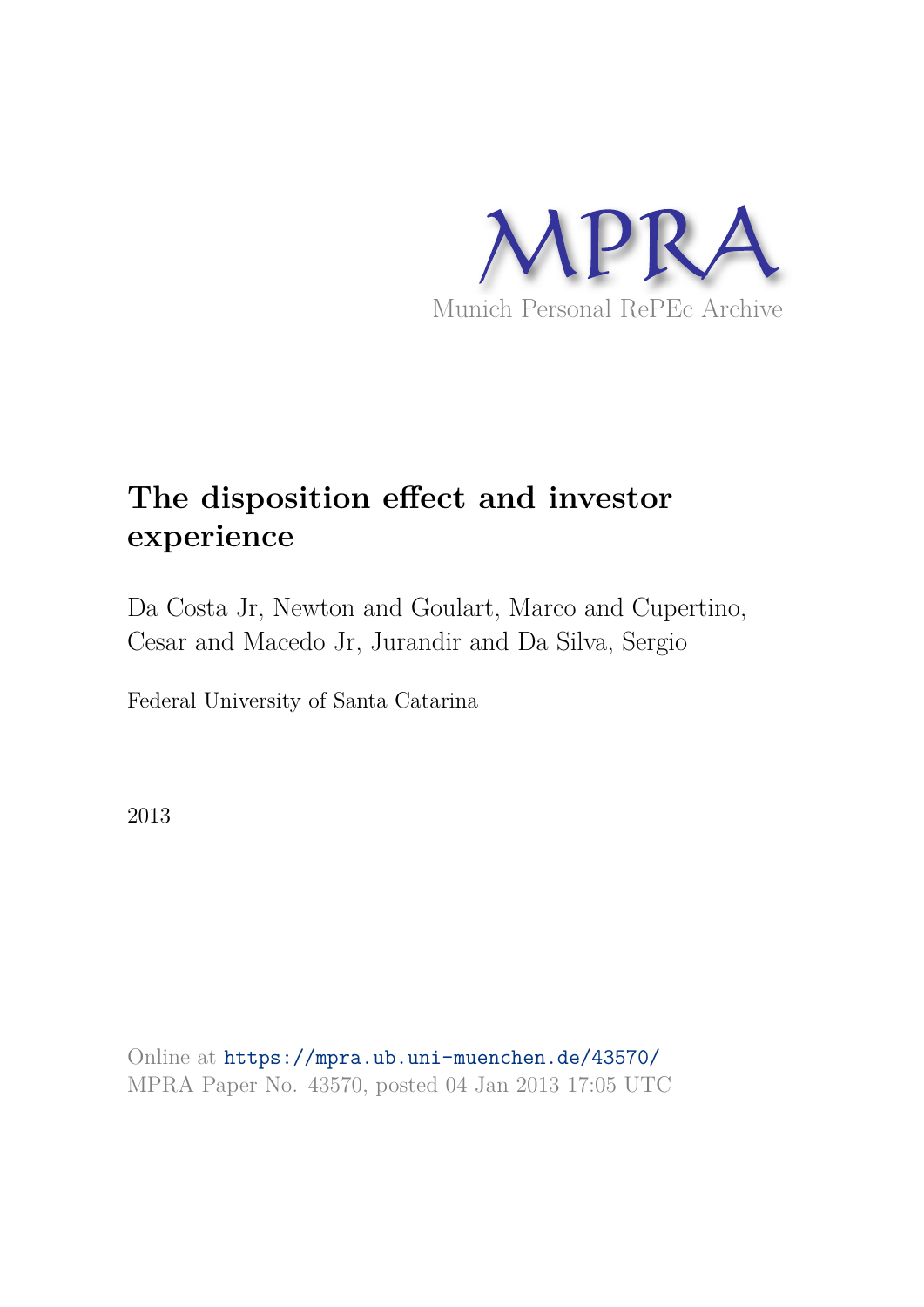## **The disposition effect and investor experience**

Newton Da Costa Jr.<sup>a,b\*</sup>, Marco Goulart<sup>b</sup>, Cesar Cupertino<sup>b</sup>, Jurandir Macedo Jr.<sup>c</sup>, Sergio Da Silva<sup>a</sup>

<sup>a</sup> Graduate Program in Economics, Federal University of Santa Catarina, 88040-970, *Florianopolis SC, Brazil*

b  *Graduate Program in Business, Federal University of Santa Catarina, 88040-900, Florianopolis SC Brazil* 

c  *Department of Knowledge Engineering, Federal University of Santa Catarina, 88040-900, Florianopolis SC, Brazil* 

#### **Abstract**

 We examine whether investing experience can dampen the disposition effect, that is, the fact that investors seem to hold on to their losing stocks to a greater extent than they hold on to their winning stocks. To do so, we devise a computer program that simulates the stock market. We use the program in an experiment with two groups of subjects, namely experienced investors and undergraduate students (the inexperienced investors). As a control procedure, we consider random trade decisions made by robot subjects. We find that though both human subjects show the disposition effect, the more experienced investors are less affected.

#### *JEL classification:* G11; G14

#### *Keywords:* Disposition effect; Investor experience; Artificial stock market; Framed field experiment

#### **1. Introduction**

The disposition effect is the anomaly that investors seem to hold on to their losing stocks to a greater extent than they hold on to their winning stocks (Schlarbaum et al., 1978, Shefrin and Statman, 1985, Weber and Camerer, 1998). For instance, data from a consulting retail brokerage house revealed that stocks with positive returns were 68 percent more likely to be sold than those with negative returns (Odean, 1998). The disposition effect is lessened if there is financial counseling (Taylor, 2000, Shapira and Venezia, 2001), and it is heightened for inexperienced investors (Grinblatt and Keloharju, 2001, Coval and Shumway, 2005, Feng and Seasholes, 2005, Locke and Mann, 2005, Dhar and Zhu, 2006), though that is still unsettled (Chen et al., 2007). Here, we investigate the relationship between the disposition effect and investing experience using a "framed field experiment" (Harrison and List, 2004).

Tests proving the disposition effect in actual markets (such as those in the works above) cannot be conclusive because investor decisions cannot be controlled in there. For that reason, lab experiments can be more illuminating in that they can be designed to match individual investors' trading decisions with the prices at which they buy or sell stocks. In stark contrast with the above studies using actual data, when it comes to the lab the disposition effect may be even higher for experienced investors (like in the "artefactual field experiments" of Haigh and List, 2005, and of Abbink and Rockenbach, 2006). That can be explained by either the curse of knowledge ("the more you know, the worse you become at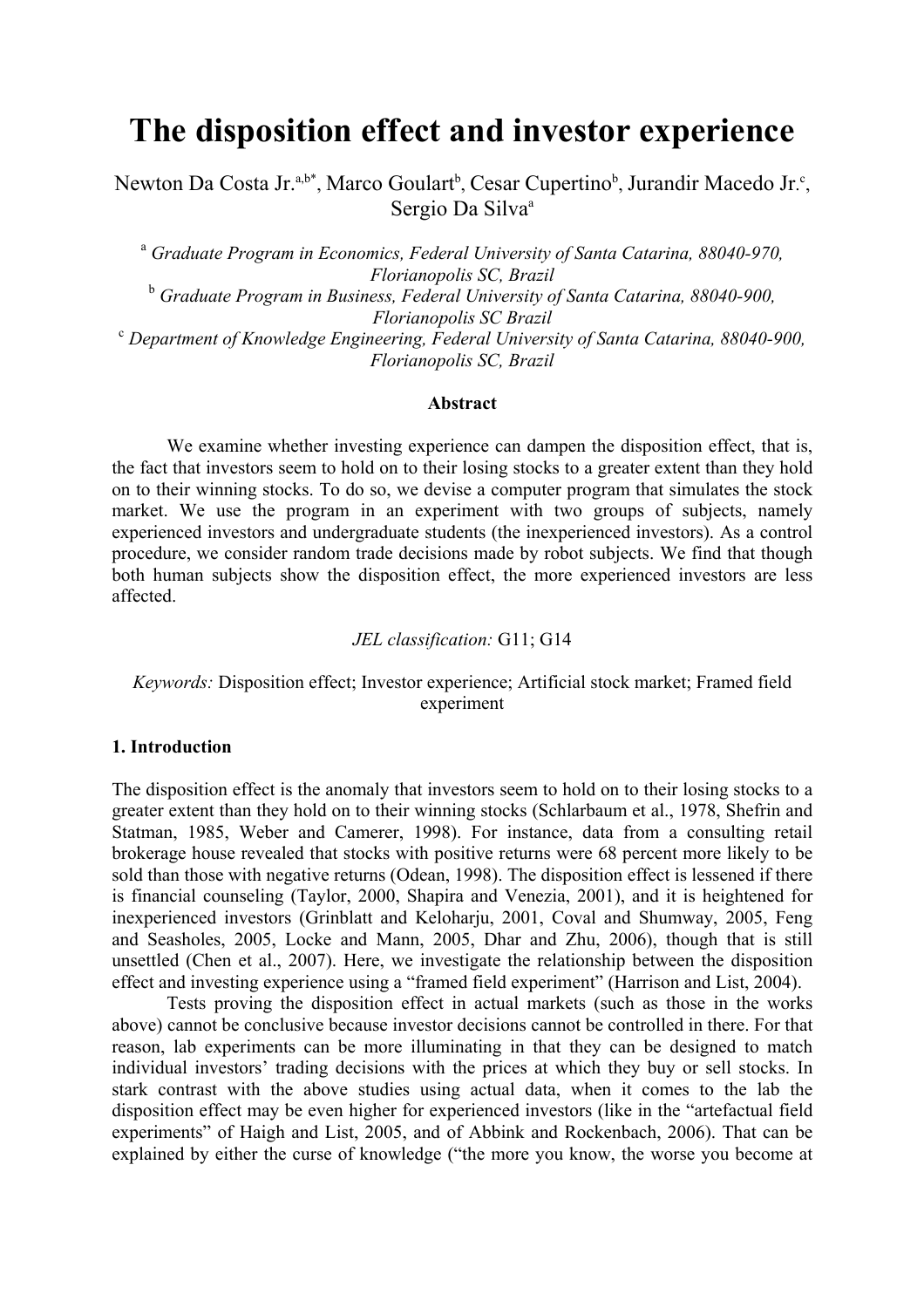using that knowledge") (Camerer et al., 1989), the desire to avoid regret (Barber and Odean, 1999), or simply by the fact that an experiment is too simplistic.

 Because it is possible that the relationship between the disposition effect and investing experience can be dependent on experiment design, here we try to remedy such a deficiency by developing a computer program that mimics the stock market while retaining the characteristic that investor decisions cannot influence the (exogenous) stock prices. We use the program in an experiment with two groups of subjects, namely experienced investors and undergraduate students (the inexperienced investors). As a control procedure, we also consider random trade decisions made by robot subjects. We thus set a more complex experimental environment than does a typical experiment while preserving the control characteristics that are the edge of the experimental method. As a result, we find the disposition effect in human subjects, and also that experienced investors are less prone to the effect, which is in line with most of the evidence discussed above for actual data.

 Harrison and List (2004) put forward the following taxonomy to classify experiments: (1) conventional lab experiment; (2) artefactual field experiment; (3) framed field experiment; and (4) natural field experiment. As observed, ours is a framed field experiment, which is also an artefactual field experiment but with field context in the task and information set used by the subjects.

 Table 1 presents the main results of selected recent work related to the disposition effect and investor experience; the reader may wish to consider the references therein for a more comprehensive account of the vast literature on the subject.

The rest of this paper is organized as follows. Section 2 presents the three measures of the disposition effect employed in this work, Section 3 details the design of the experiment, Section 4 presents the characteristics of the subjects participating in the experiment, Section 5 reports results, and Section 6 concludes the study. A sensitivity analysis of the results is presented in an Appendix.

#### **2. Measures of the disposition effect**

Experimental studies typically track the disposition effect whenever subjects sell more (less) stocks as the sale price is above (below) either the purchasing price or the previous price (Weber and Camerer, 1998). However, such a measure can be misguiding in the presence of bull-bear market cycles. For instance, in a bull market a stock sold is more likely to be a winner. Here investors might rationally think that rising prices will tend to persist in future, thereby making sense to sell winners (Da Costa Jr et al., 2008). Since our experiment is run in an artificial market we consider the measure of the disposition effect commonly used in realworld markets (Odean, 1998) that is able to take market cycles into account. However, Odean's measure is not without problems, as discussed below. For that reason, we also assess the disposition effect in our experiment by two other measures: that of Weber and Camerer (1998), and a more recent one suggested by Dhar and Zhu (2006).

Odean's measure considers the actual and potential trades of investor *i* during a sample period. Potential trades refer to stocks in a portfolio that were not sold but that could have been either winners or losers. The proportion of gains realized ( *PGR<sup>i</sup>* ) and proportion of losses realized ( *PLR<sup>i</sup>* ) are computed as

$$
PGR_i = \frac{N_{gr}^i}{N_{gr}^i + N_{gp}^i}, PLR_i = \frac{N_{lr}^i}{N_{lr}^i + N_{lp}^i}
$$
\n(1)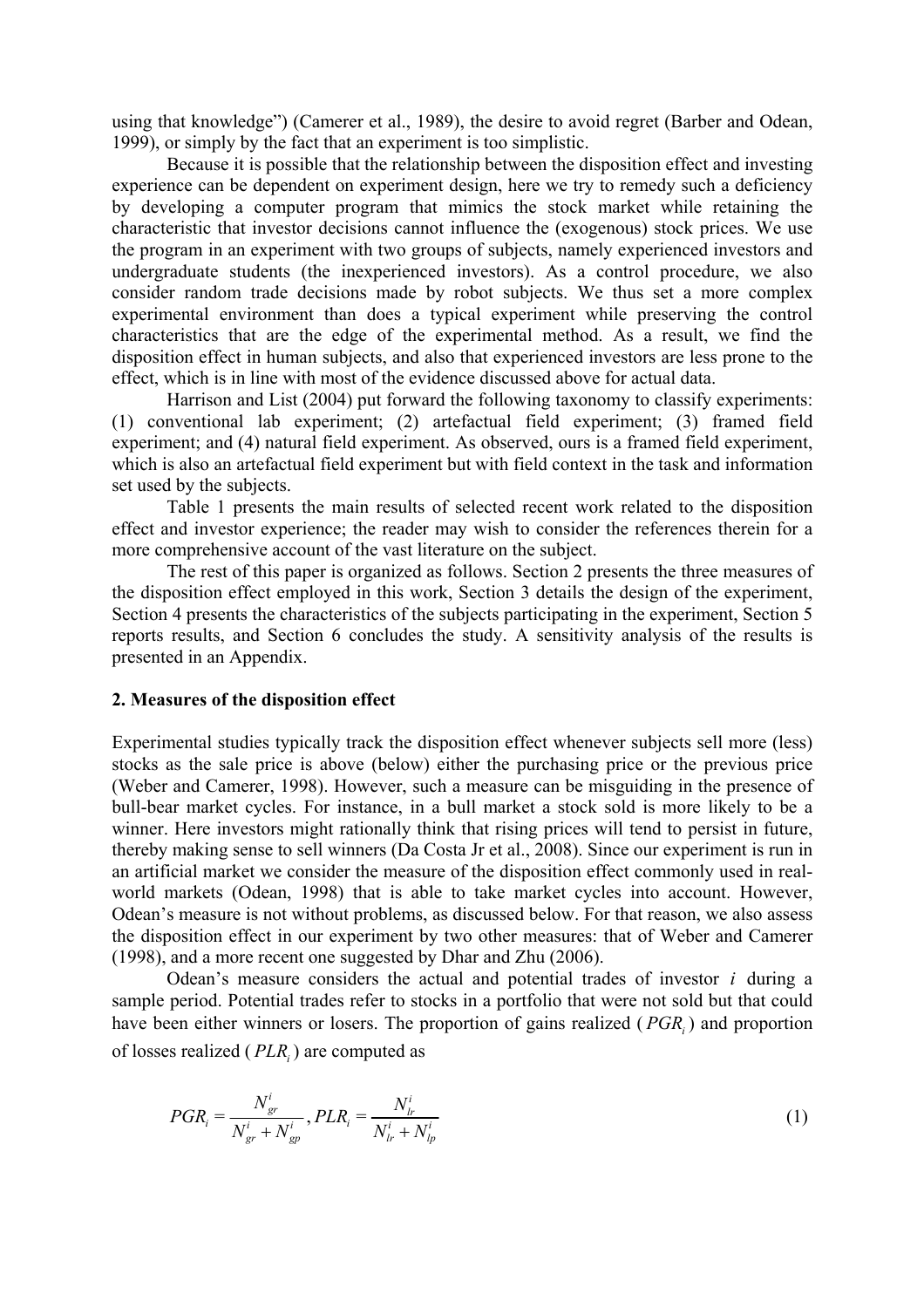where  $N_{gr}^{i}$  ( $N_{lr}^{i}$ ) is the number of trades by investor *i* with a realized gain (loss), and  $N_{gp}^{i}$  $(N^i_p)$  is the number of potential trades for investor *i* with a gain (loss).

The disposition effect  $(DE)$  of investor  $i$  is then

$$
DE_i = PGR_i - PLR_i \tag{2}
$$

where  $-1 \le DE_i \le 1$ . A positive value of  $DE_i$  indicates that a smaller proportion of losers is sold if compared with the proportion of winners sold, in which case investor *i* exhibits the disposition effect.

The definition in equation (2) can be evaluated by the *t*-statistic

$$
t = \frac{PGR_i - PLR_i}{SE_i} \tag{3}
$$

where the standard error  $SE_i$  is

$$
SE_{i} = \sqrt{\frac{PGR_{i}(1 - PGR_{i})}{N_{gr}^{i} + N_{gp}^{i}} + \frac{PLR_{i}(1 - PLR_{i})}{N_{lr}^{i} + N_{lp}^{i}}}.
$$
\n(4)

One disadvantage of equation (2) is that the  $PGR_i$  and  $PLR_i$  measures are sensitive to portfolio size and trading frequency (Odean, 1998). They are likely to be smaller for investors who hold larger portfolios and trade frequently because those portfolios contain a larger number of stocks with capital gains and capital losses. This problem gets more serious as the measures are employed in cross-sectional analyses.

Thus we also employ two other measures of the disposition effect that are not sensitive to portfolio size and trading frequency. The first one is precisely the measure of Weber and Camerer (1998), which considers the difference between the number of trades with realized gains by investor *i* and the number of trades with realized losses relative to the number of all trades, that is,

$$
DE_i = \frac{N_{gr}^i - N_{lr}^i}{N_{gr}^i + N_{lr}^i}
$$
 (5)

where  $-1 \le DE_i \le 1$ . If the number of trades with realized gains matches the number of trades with realized losses there is no disposition effect. The other measure is that of Dhar and Zhu (2006):

$$
DE_i = \frac{N_{gr}^i}{N_{lr}^i} - \frac{N_{gp}^i}{N_{lp}^i} \,. \tag{6}
$$

#### **3. Experiment design**

To run our experiment we employ the computer program that simulates the stock market called SimulaBolsa<sup>®</sup>, which was developed by one of us  $(J.M.)$ . Figure 1 shows the program's main menu. The program generates an individual report for all the decisions made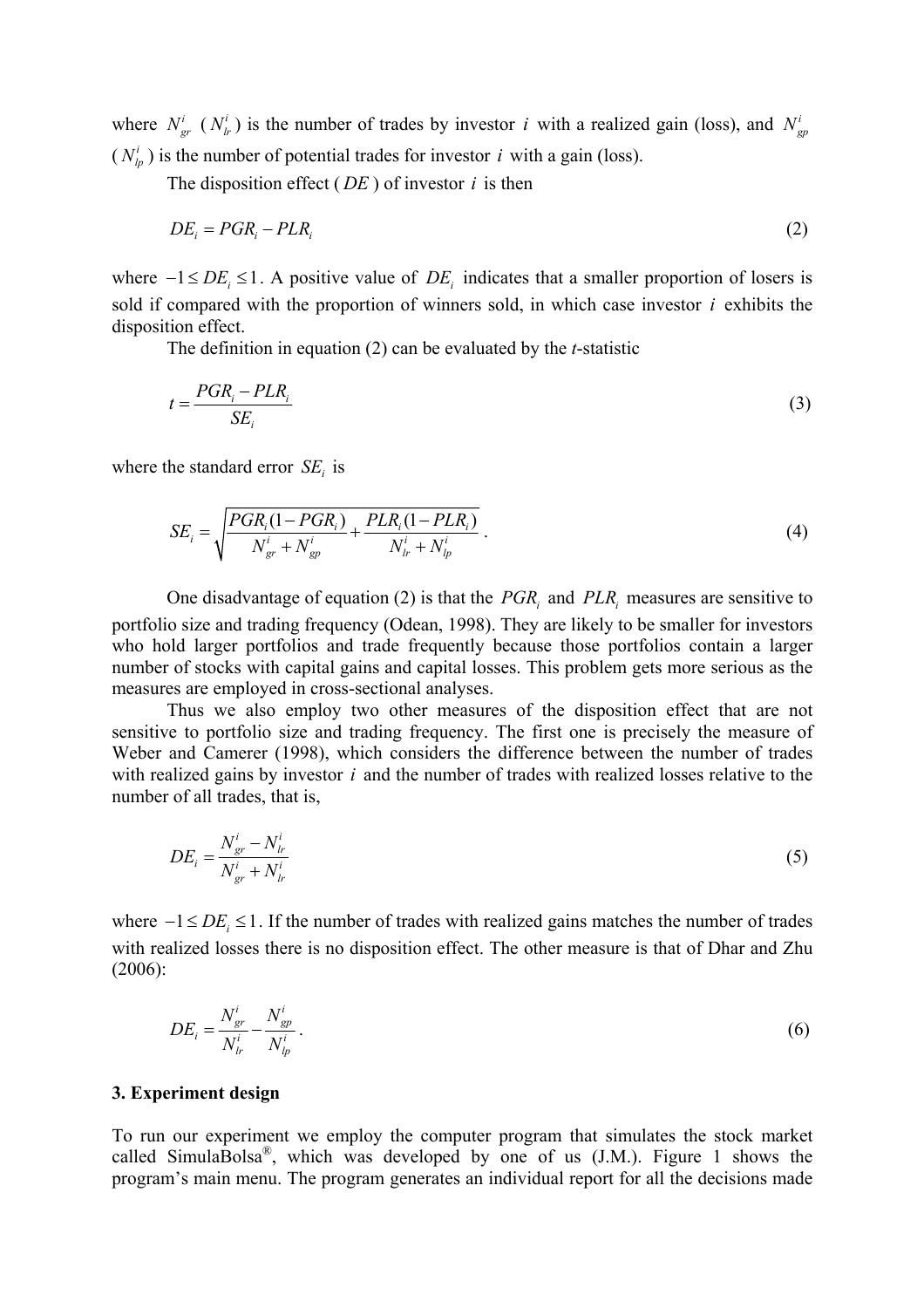by the subjects throughout the simulation period. The output can thus allow one to get informed about variables, such as the number of stocks bought and sold each period, and individual portfolio composition at the end of a period.

 The program was fed with actual data for stock prices taken from the Sao Paulo stock exchange (Bovespa) for the five-year period from January 1997 to December 2001. The program also included indicators based on fundamental analysis taken from Economatica<sup>®</sup>. However, subjects were not informed about the period involved, and the companies' real names were replaced with fictitious ones. The stock prices were deflated by the Brazilian GDP deflator (called IGP-DI), and corrected for dividends and other occurrences. Then the prices were normalized so that each stock cost one Brazilian *real* (R\$ 1) at the beginning of the experiment. Because prices (purchasing prices equaling selling prices) were fixed by the simulator, the whole stock market was exogenous to each subject. Each subject was then considered as a small trader, and their actions did not influence prices.

On the main screen of the program (Figure 1) each subject was endowed with initial assets worth R\$ 300,000, which could be allocated in either cash or stocks of 28 companies. Money for real was not involved. Before getting started, subjects received instructions about the simulation. They were told a story about managing the portfolio of a teenage boy's best friend who died of cancer. The story aimed at promoting emotional engagement with the play, to compensate for the fact that no real money was involved. Subjects were then asked to manage the investment portfolio over 20 periods using the program, and their buy and sell decisions had to be made at the beginning of each period. Decisions were to be reached within a three minute time limit. After this limit, the simulation screen switched for the next one. The subjects could eventually compare their decisions during the experiment with the actual stock prices announced by the program. Subjects performed a total 7,429 transactions, which is equivalent to five years of actual data (Table 2).

#### **4. Subject characteristics**

Stock investors with a minimum of two years of experience were sampled from consulting retail brokerage houses located in Florianopolis, Brazil. From the 26 subjects that ended up participating in the experiment, 9 reported more than five years of experience, while 17 reported from two to five years. The inexperienced investors were sampled from economics and business administration students of the Federal University of Santa Catarina, also located in Florianopolis. The students had already taken "Capital Markets" in the previous term. A total 38 student subjects participated. The experiment with students was conducted during two sessions run in the second term of 2007. The sessions were located at the university's Stock Market Lab. The Lab has 40 computers arranged in individual tables with no possible communication between users. Thus, one subject's screen could not be seen by others. The students' sessions took approximately 90 minutes each. The experiment with professional investors was run in the course of several sessions performed in their own workplaces to comply with their time availability. The sessions took 90 minutes as well. In all experiments, subjects were allowed to ask for directions from the tutor.

After the end of the sessions we calculated the measures of the disposition effect as in Section 2. To control the experiment, we also considered 50 robot subjects that were programmed to randomly buy or sell stocks through a uniform distribution (see Miller, 2008 and references therein). Then we calculated the disposition effect for the robots as well. This procedure aimed at checking whether the effect was really caused by some type of cognitive illusion of the human brain, as commonly asserted. After all, if robots also exhibited the disposition effect it should be explained by some type of emergence property resulting solely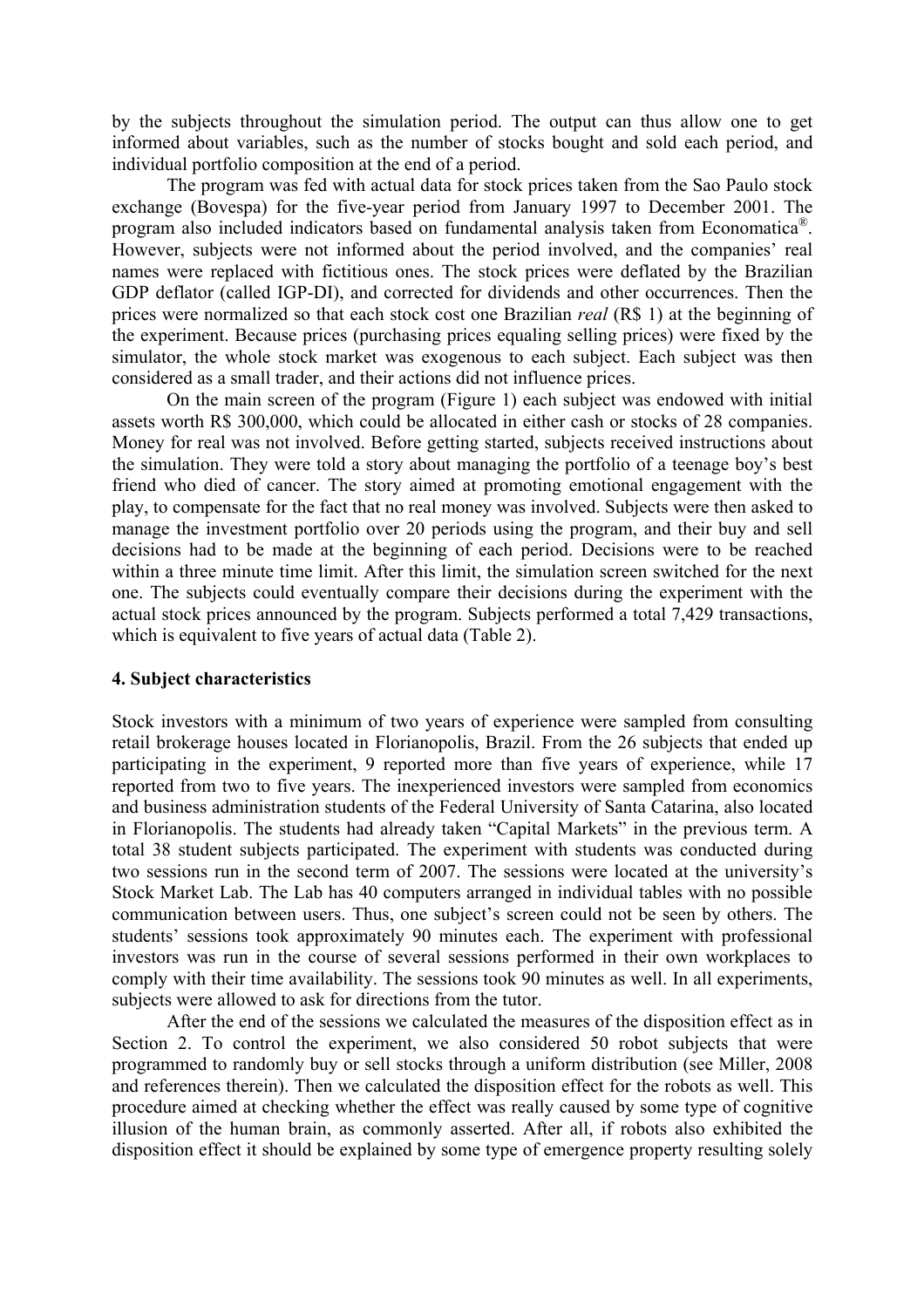from the dynamics of the experiment; in other words, the effect had nothing to do with cognitive illusion.

The final sample of 26 investors and 38 students did not include those subjects with neither gains nor losses throughout the experiment, and also those that spent less than 30 minutes in the simulation. We thought that such subjects were not really engaged with the experiment.

#### **5. Results**

Table 2 shows the descriptive statistics of the three types of subjects. As can be seen, the average number of trades carried out by the investors was less than that of students (difference  $= 8.8$ ,  $t = 1.53$ , *p*-value  $= 0.13$ ). For both human subjects the total average returns beat the actual returns in the Bovespa index (over the period January 1997 to December 2001). Moreover, the returns of human subjects were by far greater than the returns made by the robots.

Table 3 shows the details of the calculation of the disposition effect using equation (2) for each of the three groups of subjects as a whole. The *t*-statistic for both groups of human subjects was  $t = 11.39$ . This figure matches those commonly found in the studies with actual data described in the Introduction. As can be seen in Table 3, though both human groups exhibited the disposition effect, the effect was lessened for the experienced investors. The robots did not show the disposition effect, thus suggesting that the common explanation by some type of human cognitive bias makes sense.

Table 4 shows the descriptive statistics for the disposition effect calculated separately for each individual using equation (2). It also shows two tests (parametric and nonparametric) for the distribution of the effect along with a test for the normality of the distribution (Jarque-Bera). The *t*-statistic tests the hypothesis of zero mean, while the nonparametric Wilcoxon *Z*statistic tests whether the median of the distribution is zero. Table 5 repeats the calculations considering the definition in equation (5), while Table 6 considers the measure represented by equation (6).

 As can be seen, the results in Tables 4−6 are very similar. In Tables 4 and 6, the disposition effect is significant at one percent for students and students and investors taken together, and significant at five percent for the investors alone. Yet the effect is overall significant at one percent in Table 5. Apart from the investors in the definition (6) in Table 6, the Jarque-Bera test could not reject the normality hypothesis. For the robots, the hypothesis could be rejected (Tables 4 and 6), but such subjects did not exhibit the disposition effect, as seen. The row at the bottom in Table 6 also shows that a little bit more than 26 percent of the subjects did not exhibit the disposition effect; this finding matches that of Dhar and Zhu (2006) for actual data, where 20 percent of individuals did not present the effect.

 To investigate the influence of experience on the disposition effect, we first run a simple linear regression between the disposition effect (using the definitions in equations (2), (5), and (6)) and investing experience, that is,

$$
DE_i = \alpha + \beta X_i + \mu_i \tag{7}
$$

where experience is tracked by the dummy variable  $X_i$ , which takes on the value  $X_i = 1$  for the subjects with two or more years in stock markets (investors), and  $X_i = 0$  for subjects with experience below two years (students). Table 7 shows that the disposition effect is reduced as the years of experience grow (negative slope coefficient); however, the coefficient is nonsignificant.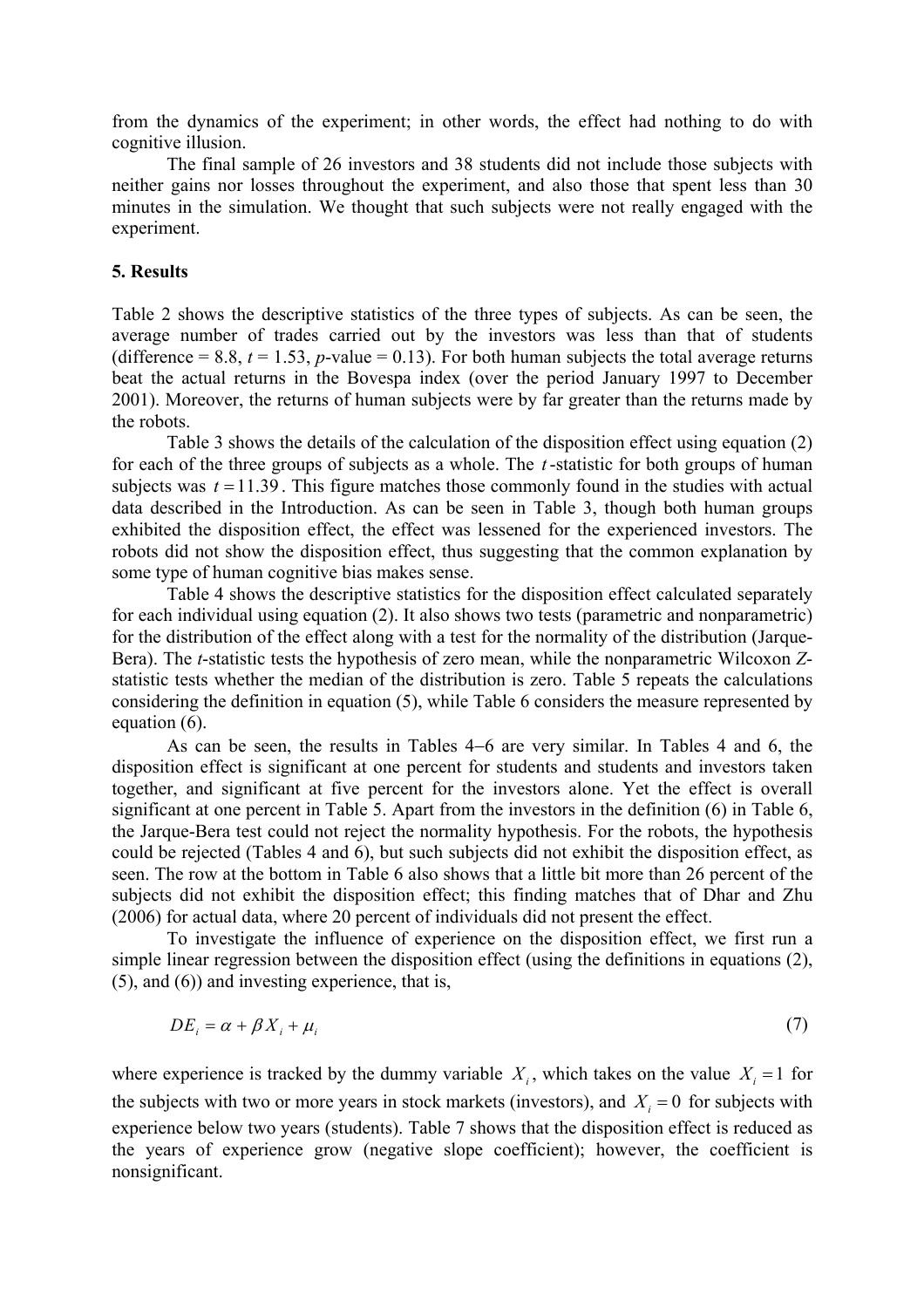To remedy such a shortcoming, we run the following multiple regression:

$$
DE_i = \alpha + \beta_1 X_{1i} + \beta_2 X_{2i} + \mu_i \tag{8}
$$

where  $X_{1i} = 1$  is the dummy for subjects with 2 to 5 years of experience ( $X_{1i} = 0$  otherwise), and  $X_{2i} = 1$  is the dummy for subjects with more than 5 years of experience  $(X_{2i} = 0$ otherwise). Table 8 shows that the disposition effect tends to be reduced for subjects with more than five years in stock markets. Parameter  $\beta_2$  was significant at five percent for the definitions in equations (5) and (6), and was significant at 10 percent for the measure given by equation  $(2)$ .

 Moreover, we test for the difference between the disposition effects of the two experienced groups only. Using the definitions in equation (2), (5), and (6), we then run the following regression:

$$
DE_i = \alpha + \beta X_i + \mu_i \tag{9}
$$

where the level of experience is tracked by the dummy variable  $X_i$ , which takes on the value  $X_i = 1$  for the subjects with more than 5 years in stock markets, and  $X_i = 0$  for the subjects with 2 to 5 years of experience. Table 9 shows that the difference between the two groups was significant. The slope coefficient was negative for all the three different definitions of the disposition effect. It was significant at five percent for the definition in equation (2), 10 percent for that in equation (5), and one percent for that in equation (6).

#### **6. Conclusion**

Does investor experience dampen the disposition effect? Most studies using actual data answer "yes". However, this answer conflicts with the results found in lab experiments. Tests proving the disposition effect in actual markets cannot be conclusive because investor decisions cannot be controlled in there. Control characteristics are an advantage of the experimental method, though results can still be dependent on experiment design, mainly if the experiment is too simplistic.

 Here, we consider that possibility and thus devise a more elaborated experiment through a computer program that mimics the stock market while retaining the control characteristics. In line with the actual data studies, our "framed field experiment" found that the disposition effect is reduced if investors have more than five years of experience in stock markets.

The disposition effect is commonly attributed to a cognitive illusion of the human brain. To evaluate such a proposition we consider not only professional investors and students in our experiment, but also robots. Do robots dream of winning stocks? If they do, the phenomenon has to be explained by some type of emergence property resulting from the dynamics of the experiment, rather than by human brain imperfections. We find that robots do not exhibit the effect, and thus we cannot dismiss that the phenomenon is really caused by cognitive illusion.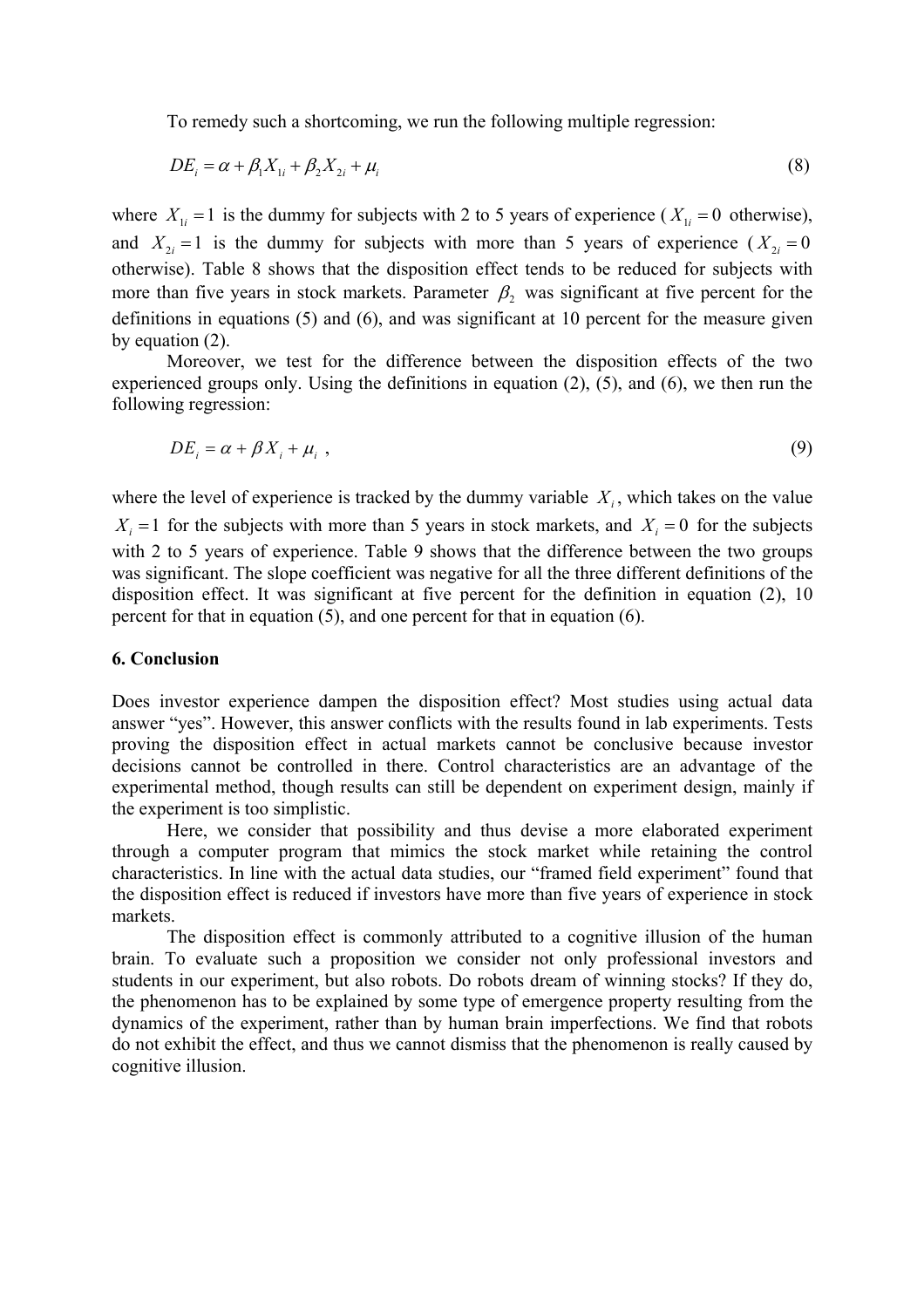| <b>Al SimulaBolsa</b> - Subject |                               |                              |                   |                   |                                   |                                 | н                  | ller                     |
|---------------------------------|-------------------------------|------------------------------|-------------------|-------------------|-----------------------------------|---------------------------------|--------------------|--------------------------|
|                                 |                               |                              |                   | Ativo             | Nome                              | Valor                           | Perc               | $\overline{\phantom{a}}$ |
|                                 | の                             |                              | P)<br>(∑          | ACIN4             | Acindar                           | R\$ 0.35                        | $-28.57%$          |                          |
|                                 |                               |                              |                   | AGRI4             | Agricultor                        | R\$1,58                         | $-0.63%$           |                          |
|                                 |                               | <b>MELN3 - Melon</b>         |                   | APOL6             | <b>Apollo</b>                     | R\$ 0,50                        | $-35.06%$          |                          |
|                                 |                               |                              |                   | CABV3             | Cablevision                       | R\$ 0.62                        | $-48.76%$          |                          |
|                                 |                               |                              |                   | CBIS4             | <b>Cibis</b>                      | R\$1,34                         | $-11,26%$          |                          |
| $1,00 -$                        |                               |                              |                   | CED <sub>06</sub> | Cedro PNB                         | R\$1,26                         | 40,00%             |                          |
|                                 |                               |                              |                   | CMTL4             | Lima                              | R\$ 0.54                        | $-23.94%$          |                          |
|                                 |                               |                              |                   | CINT4             | Cintac                            | R\$ 0,89                        | 0.00%              |                          |
|                                 |                               |                              |                   | CTXS3             | Ci<br>Venda                       | 0,37<br>$\overline{\mathsf{x}}$ | $-33,93%$          |                          |
|                                 |                               |                              |                   | GCON4             | C.                                | 1,14                            | $-21,38%$          |                          |
|                                 |                               |                              |                   | HLYW4             | н<br>Quantidade disponível: 50000 | 0.73                            | $-26,26%$          |                          |
| $0.00 - r$                      |                               |                              |                   | INF <sub>04</sub> | In<br>MELN3 1.16                  | 0.38                            | $-26.92%$          |                          |
| 2010.01                         | 2010.03<br>2010.05            | 2010.07<br>2010.09           | 2010.11           | INVR3             | In<br>50000                       | 0.95                            | $-26.92%$          |                          |
| 00:00:16 - 5 <sup>°</sup> trim  |                               |                              |                   | <b>IRON4</b>      | Quantidade<br>Ird                 | 0,81                            | $-6,90%$           |                          |
|                                 |                               |                              |                   | JBLC4             | Ja<br><b>OK</b><br>Cancel         | 0.98                            | 0.00%              |                          |
| Liver operar: R\$ 0,00          |                               |                              |                   | KOP03             | K                                 | 1.44                            | $-8.28%$           |                          |
|                                 | Total Patr.: R\$ 1.076,500.00 |                              |                   | LLTC3             | <b>Linear recon</b>               | <b>FT\$</b> 1,63                | -59,65%            |                          |
| Ativo                           | Qtd                           | Val. Atual                   | <b>Custo Lote</b> | LUBZ4             | Lubrizol                          | R\$ 0.79                        | $-3.66%$           |                          |
|                                 |                               |                              |                   | LCHT4             | Lucchetti                         | R\$1,07                         | $-4.46%$           |                          |
| PATA4                           | 50,000                        | R\$ 193,500,00 R\$ 50,000,00 |                   | MATT4             | Mattel                            | R\$ 0.73                        | $-23,96%$          |                          |
| NCTY4                           | 50,000                        | R\$ 665,000.00 R\$ 50,000.00 |                   | MYTG4<br>MELN3    | Maytag                            | R\$ 2.29                        | $-6.91%$           |                          |
| MELN3                           | 50,000                        | R\$58,000.00                 | R\$50,000.00      |                   | Melon                             | R\$1,16                         | 9.43%              |                          |
| MATT4                           | 50,000                        | R\$36,500.00                 | R\$ 50,000.00     | MCRL4<br>MNYG3    | Micrel<br>Mony Group              | R\$1.00<br>R\$ 0.63             | 9,89%<br>$-18.18%$ |                          |
| CINT4                           | 50,000                        | R\$44,500,00                 | R\$50,000.00      | NCTY4             | <b>National City</b>              | R\$13,30                        | 60,43%             |                          |
| AGRI4                           | 50,000                        | R\$ 79,000.00                | R\$50,000.00      | NICO4             | <b>NICOR</b>                      | R\$1,00                         | $-6.54%$           |                          |
|                                 |                               |                              |                   | NORT6             | Nortel Inversora                  | R\$ 0,73                        | $-37,07%$          |                          |
|                                 |                               |                              |                   | PATA4             | Patagonia                         | R\$ 3,87                        | 16,22%             |                          |
|                                 |                               |                              |                   |                   |                                   |                                 |                    | Y                        |

Figure 1. Main menu of the stock market simulator we devised to run the experiment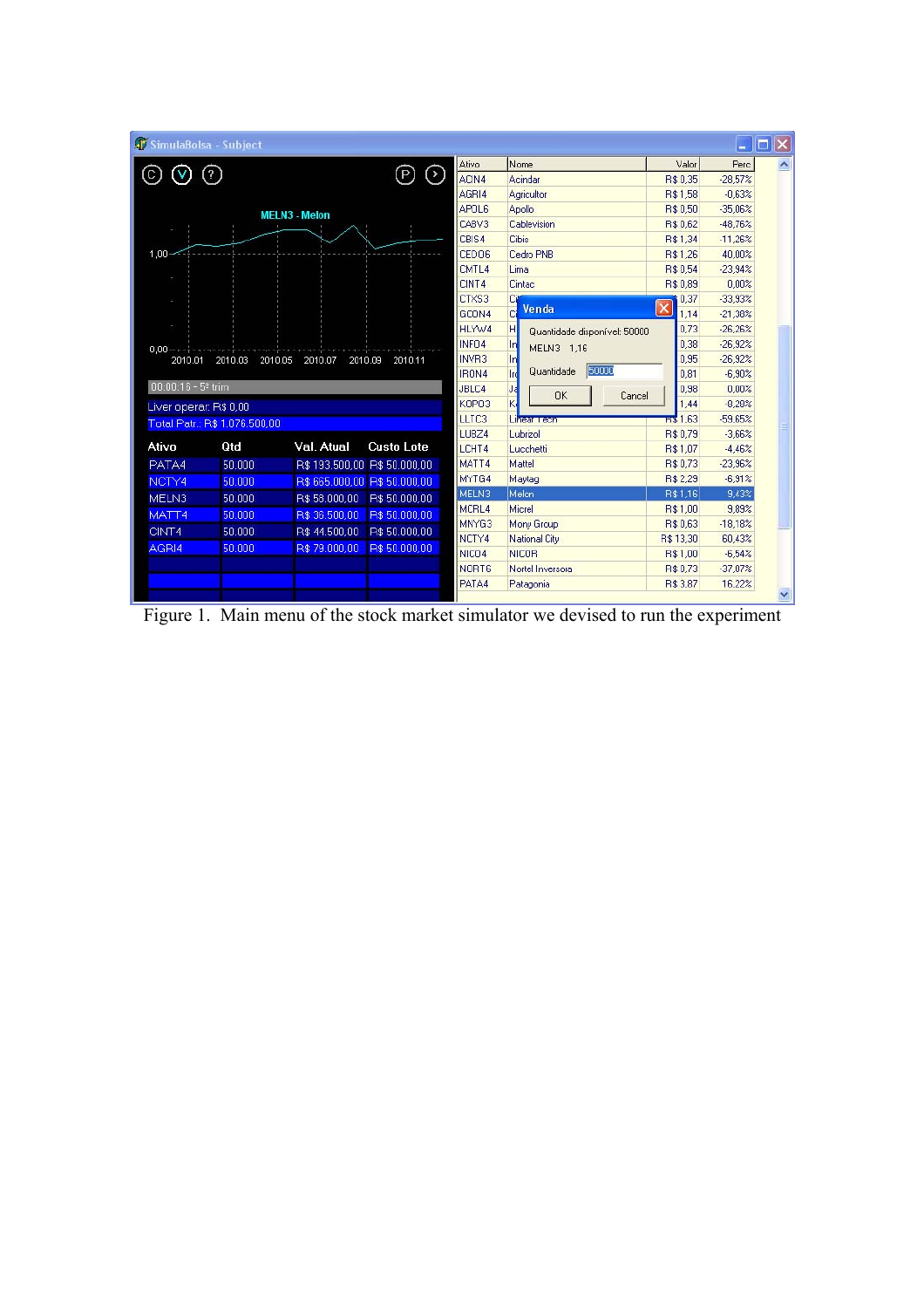| radio 1. Detected recent work related to the disposition errect and investor experience<br>Author | Result                                                                                                                                                                                                                                                                                       |
|---------------------------------------------------------------------------------------------------|----------------------------------------------------------------------------------------------------------------------------------------------------------------------------------------------------------------------------------------------------------------------------------------------|
| Menkhoff and Nikiforow (2009)                                                                     | Fund managers who have strong incentives to learn<br>efficient behavior and who do not endorse the<br>behavioral finance view, end up failing to learn, thus<br>suggesting that many behavioral finance patterns are<br>rooted in human behavior and difficult to be overcome<br>by learning |
| Chang (2008)                                                                                      | Evidence of the disposition effect in investors of the<br>Taiwanese warrant markets                                                                                                                                                                                                          |
| Kliger and Kudryavtsev (2008)                                                                     | The reference point updating process of the disposition<br>effect is more reactive to events when information<br>flow is low and prices are sensitive to market<br>fluctuations. Agents facing numerous alternatives<br>consider those that have caught their attention                      |
| Lee et al. $(2008)$                                                                               | Evidence of the disposition effect in internet-based<br>stock trading                                                                                                                                                                                                                        |
| Goetzmann and Massa (2008)                                                                        | A panel of individual investor trading records shows<br>that exposure to a portfolio of stocks held by<br>disposition-prone investors explains cross-sectional<br>differences in daily returns                                                                                               |
| Hales (2007)                                                                                      | Investors are motivated to agree unthinkingly with<br>information that suggests they might make money on<br>their investment, but disagree with information that<br>suggests they might lose money                                                                                           |
| Hedesstrom et al. (2007)                                                                          | In an internet-based survey of fictitious choices among<br>fund categories, home bias and a diversification<br>heuristic were unaffected by previous stock market<br>investment experience                                                                                                   |
| Garvey and Murphy (2004)                                                                          | Data on a U.S. proprietary stock-trading team provide<br>evidence of the disposition effect                                                                                                                                                                                                  |

Table 1. Selected recent work related to the disposition effect and investor experience

| Table 2. Descriptive statistics of the subjects participating in the simulation |  |  |  |
|---------------------------------------------------------------------------------|--|--|--|
|                                                                                 |  |  |  |
|                                                                                 |  |  |  |
|                                                                                 |  |  |  |
|                                                                                 |  |  |  |

| Subject                             | Investors | <b>Students</b> | Robots | All subjects |
|-------------------------------------|-----------|-----------------|--------|--------------|
| Sample                              | 26        | 38              | 50     | 114          |
| Average stocks in portfolio         | 6.1       | 7.2             | 8.2    | 6.7          |
| Total trades                        | 1,644     | 2,737           | 3,048  | 7,429        |
| Average number of trades            | 63.23     | 72.03           | 60.96  | 65.2         |
| Cumulative returns, %               | 230.8     | 201.6           | 65.2   | 149.8        |
| Bovespa index cumulative returns, % | 178.3     |                 |        |              |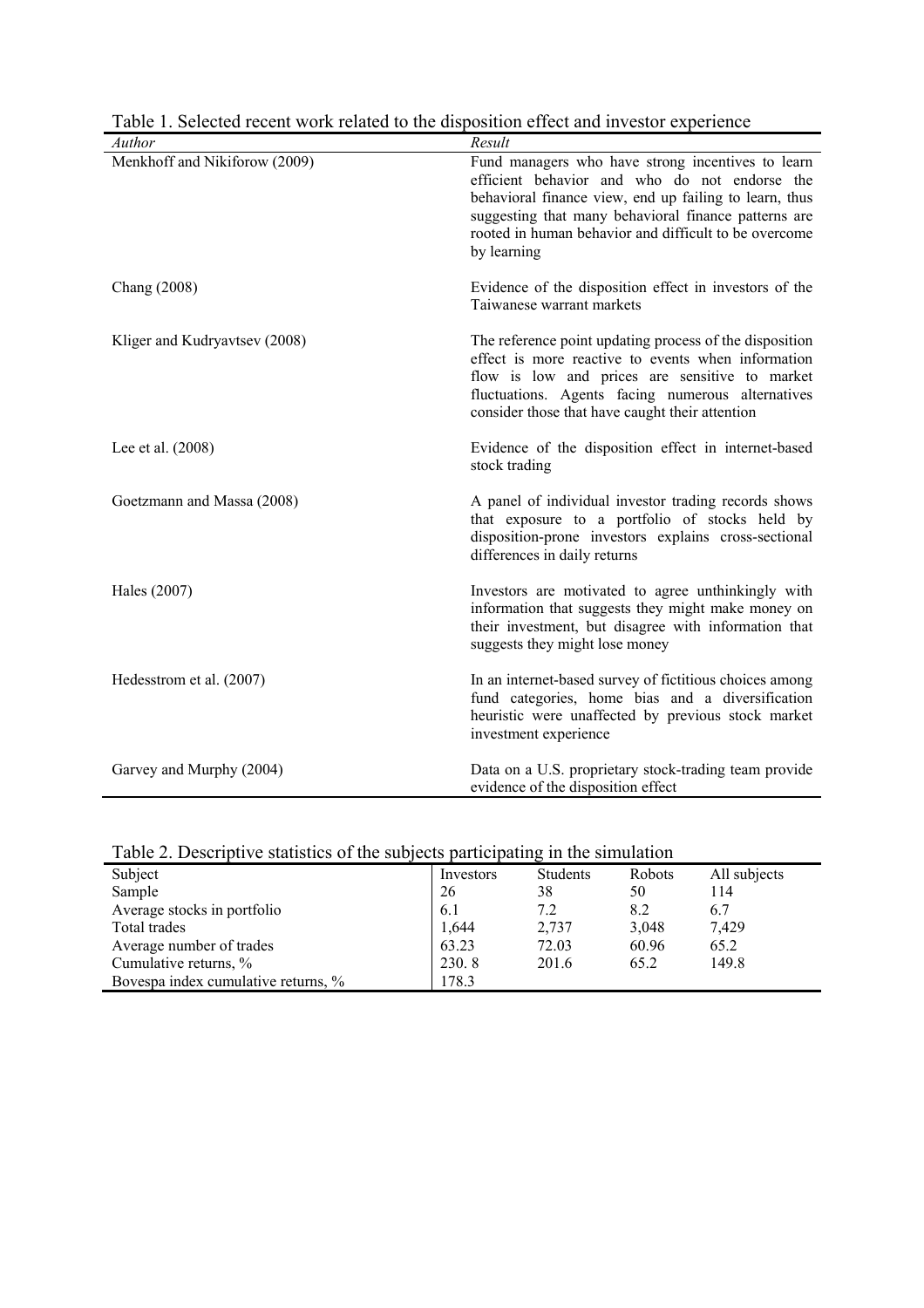| Subject<br>$N_{\rm gr}$ | Group of investors<br>346 | $C - C - C$<br>Group of students<br>693 | - - - - - -<br>$\eta$<br>Both human groups<br>1039 | Group of robots<br>544 |
|-------------------------|---------------------------|-----------------------------------------|----------------------------------------------------|------------------------|
| $N_{lr}$                | 179                       | 314                                     | 493                                                | 581                    |
| $N_{\mathrm{gp}}$       | 1434                      | 2239                                    | 3673                                               | 3894                   |
| $N_{lp}$                | 1265                      | 2085                                    | 3350                                               | 3845                   |
| PGR                     | 0.1944                    | 0.2364                                  | 0.2205                                             | 0.1280                 |
| <i>PLR</i>              | 0.1240                    | 0.1309                                  | 0.1283                                             | 0.1317                 |
| DE                      | 0.0704                    | 0.1055                                  | 0.0922                                             | $-0.0037$              |
| SЕ                      | 0.0127                    | 0.0104                                  | 0.0081                                             | 0.0071                 |
| $t$ -statistic          | $5.51***$                 | $10.10***$                              | $11.38***$                                         | $-0.52$                |

Table 3. The disposition effect for the groups of subjects using equation (2)

|  | Table 4. The disposition effect for individual subjects using equation (2) |  |  |  |  |  |  |  |
|--|----------------------------------------------------------------------------|--|--|--|--|--|--|--|
|--|----------------------------------------------------------------------------|--|--|--|--|--|--|--|

| Subject                           | Investors | <b>Students</b> | All human subjects | Robots    |
|-----------------------------------|-----------|-----------------|--------------------|-----------|
| Number of subjects                | 26        | 38              | 64                 | 50        |
| Mean                              | 0.0790    | 0.0913          | 0.0863             | $-0.0100$ |
| Median                            | 0.0739    | 0.0848          | 0.0814             | $-0.0072$ |
| Maximum                           | 0.4093    | 0.4198          | 0.4198             | 0.1018    |
| Minimum                           | $-0.2232$ | $-0.4371$       | $-0.4371$          | $-0.1891$ |
| Standard deviation                | 0.1562    | 0.1724          | 0.1649             | 0.0610    |
| Jarque-Bera                       | 0.35      | 4.69            | 3.39               | $7.63***$ |
| <i>t</i> -statistic (mean = 0)    | $2.57***$ | $3.26***$       | $4.19***$          | $-1.15$   |
| Wilcoxon Z-statistic (median = 0) | $2.18***$ | $3.21***$       | $3.93***$          | 0.74      |
| Subjects with $DE > 0$ , %        | 69.2      | 76.3            | 73.4               | 48        |

\*significant at 10%, \*\*significant at 5%, \*\*\*significant at 1%

### Table 5. The disposition effect for individual subjects using equation (5)

| Subject                           | Investors | <b>Students</b> | All human subjects | Robots    |
|-----------------------------------|-----------|-----------------|--------------------|-----------|
| Number of subjects                | 26        | 38              | 64                 | 50        |
| Mean                              | 0.2916    | 0.3708          | 0.3386             | $-0.0155$ |
| Median                            | 0.3968    | 0.3333          | 0.3333             | $-0.0238$ |
| Maximum                           | 0.8182    | 0.8889          | 0.8889             | 0.5000    |
| Minimum                           | $-0.5000$ | $-0.2727$       | $-0.5000$          | $-0.5238$ |
| Standard deviation                | 0.3502    | 0.2890          | 0.3150             | 0.2650    |
| Jarque-Bera                       | 1.13      | 0.32            | 139                | 1.17      |
| <i>t</i> -statistic (mean = 0)    | $4.25***$ | $7.91***$       | $8.60***$          | $-0.41$   |
| Wilcoxon Z-statistic (median = 0) | $3.34***$ | $4.90***$       | $5.93***$          | 0.28      |
| Subjects with $DE > 0$ , %        | 80.8      | 89.5            | 85.9               | 42        |
|                                   |           |                 |                    |           |

\*significant at 10%, \*\*significant at 5%, \*\*\*significant at 1%

|  |  |  |  |  |  | Table 6. The disposition effect for individual subjects using equation (6) |  |
|--|--|--|--|--|--|----------------------------------------------------------------------------|--|
|  |  |  |  |  |  |                                                                            |  |
|  |  |  |  |  |  |                                                                            |  |

| Subject                           | Investors | <b>Students</b> | All human subjects | Robots     |
|-----------------------------------|-----------|-----------------|--------------------|------------|
| Number of subjects                | 26        | 38              | 64                 | 50         |
| Mean                              | 1.4165    | 1.8919          | 1.6988             | 0.0410     |
| Median                            | 1.0179    | 1.1016          | 1.1016             | $-0.0290$  |
| Maximum                           | 9.6923    | 15.0952         | 15.0952            | 2.1935     |
| Minimum                           | $-3.1310$ | $-8.5417$       | $-8.5417$          | $-0.7679$  |
| Standard deviation                | 2.9427    | 4.4986          | 3.9217             | 0.6000     |
| Jarque-Bera                       | 5.64      | $13.05***$      | $33.34***$         | $21.80***$ |
| <i>t</i> -statistic (mean = 0)    | $2.45***$ | $2.59***$       | $3.45***$          | 0.48       |
| Wilcoxon Z-statistic (median = 0) | $2.08***$ | $3.21***$       | $3.76***$          | 0.12       |
| Subjects with $DE > 0$ , %        | 69.2      | 76.3            | 73.4               | 48         |

\*significant at 10%, \*\*significant at 5%, \*\*\*significant at 1%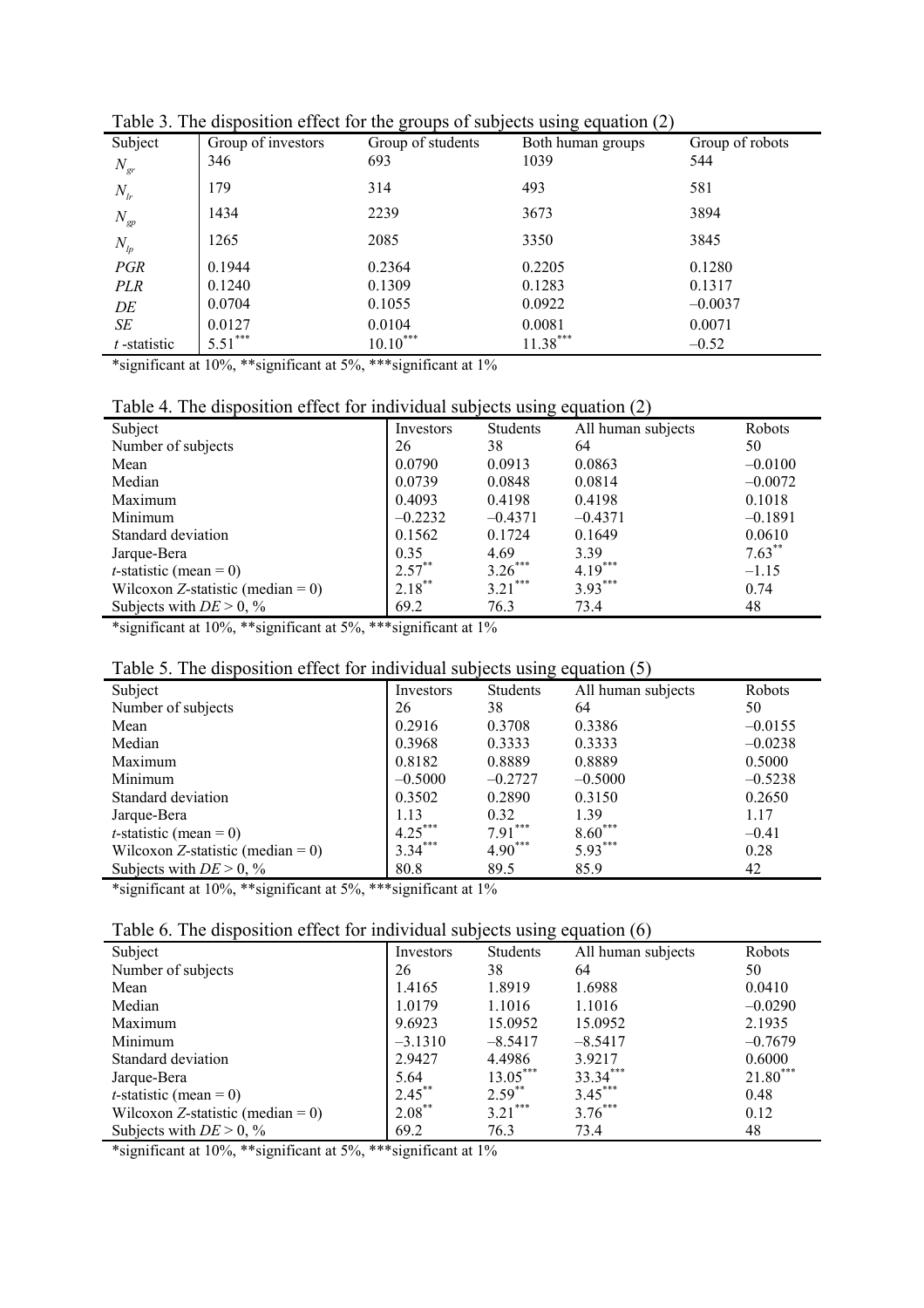| Table 7. The disposition effect and investing experience (equation (7)) |  |
|-------------------------------------------------------------------------|--|
|-------------------------------------------------------------------------|--|

| Table 7. The disposition criter and investing experience (equation (7))  |                |              |              |  |  |  |  |
|--------------------------------------------------------------------------|----------------|--------------|--------------|--|--|--|--|
| Disposition effect                                                       | Equation $(2)$ | Equation (5) | Equation (6) |  |  |  |  |
| Constant                                                                 | $0.0913***$    | $0.3708***$  | $1.8919***$  |  |  |  |  |
| Experience ( $\geq$ 2 years)                                             | $-0.0123$      | $-0.0792$    | $-0.4754$    |  |  |  |  |
| R squared                                                                | 0.002          | 0.015        | 0.004        |  |  |  |  |
| $n = 64$                                                                 |                |              |              |  |  |  |  |
| $*$ cionificant at $10\%$ **significant at $5\%$ ***significant at $1\%$ |                |              |              |  |  |  |  |

### Table 8. The disposition effect and investing experience (equation (8))

| Twore of the ship contour enters since in recently end                                |                               |              |                        |
|---------------------------------------------------------------------------------------|-------------------------------|--------------|------------------------|
| Disposition effect                                                                    | Equation $(2)$                | Equation (5) | Equation $(6)$         |
| Constant                                                                              | $0.0913***$                   | $0.3708***$  | $1.8919***$            |
| Experience $(2-5$ years)                                                              | 0.0344                        | 0.0076       | 0.4716                 |
| Experience $($ > 5 years)                                                             | $-0.1006$ <sup>*</sup>        | $-0.2433$ ** | $-2.2641$ <sup>*</sup> |
| R squared                                                                             | 0.064                         | 0.075        | 0.049                  |
| $n = 64$                                                                              |                               |              |                        |
| $\mathbf{u}$ . $\mathbf{v}$<br>1.100/44<br>$\cdot \sim$<br>* مەمەلەملە / ^ 10 مىل بىر | $\cdot$ $\sim$<br>$\sqrt{10}$ |              |                        |

\*significant at 10%, \*\*significant at 5%, \*\*\*significant at 1%

### Table 9. The disposition effect between the two groups of experienced subjects (equation (9))

| Disposition effect        | Equation $(2)$ | Equation (5)           | Equation $(6)$ |
|---------------------------|----------------|------------------------|----------------|
| Constant                  | $0.1257***$    | $0.3784***$            | $2.3635***$    |
| Experience $($ > 5 years) | $-0.1350$ **   | $-0.2509$ <sup>*</sup> | $-2.7357$ **   |
| R squared                 | 0.176          | 0.121                  | 0.203          |
| $n = 26$                  |                |                        |                |

\*significant at 10%, \*\*significant at 5%, \*\*\*significant at 1%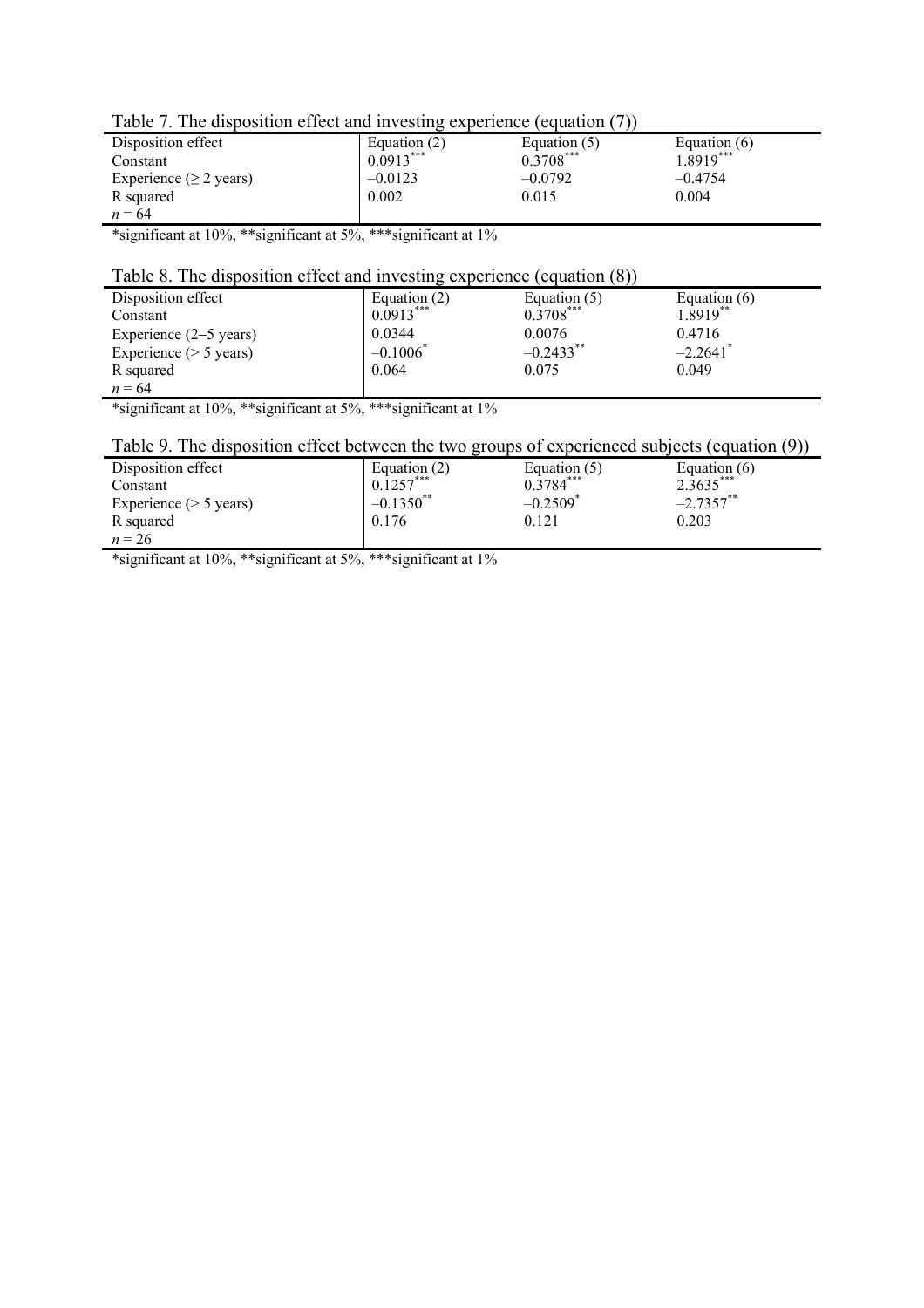#### **References**

Abbink, K., Rockenbach, B., 2006. Option pricing by students and professional traders: A behavioural investigation. Managerial and Decision Economics 27, 497−510.

Barber, B.M., Odean, T., 1999. The courage of misguided convictions. Financial Analysts Journal 55, 41–55.

Camerer, C., Loewenstein, G., Weber, M., 1989. The curse of knowledge in economic settings: An experimental analysis. Journal of Political Economy 97, 1232–1254.

Chang, C.-H., 2008. The impact of behavioral pitfalls on investors' decisions: The disposition effect in the Taiwanese warrant market. Social Behavior and Personality 36, 617−634.

Chen, G.M, Kim, K., Nofsinger, J., Rui, O., 2007. Trading performance, disposition effect, overconfidence, representativeness bias, and experience of emerging market investors. Journal of Behavioral Decision Making 20, 425–451.

Coval, J.D., Shumway, T., 2005. Do behavioral biases affect prices? Journal of Finance 60, 1–34.

Dhar, R., Zhu, N., 2006. Up close and personal: Investor sophistication and the disposition effect. Management Science 52, 726–740.

Da Costa Jr, N., Mineto, C., Da Silva, S., 2008. Disposition effect and gender. Applied Economics Letters 15, 411–416.

Feng, L., Seasholes, M.S., 2005. Do investor sophistication and trading experience eliminate behavioral biases in financial markets? Review of Finance 9, 305–351.

Garvey, R., Murphy, A., 2004. Are professional traders too slow to realize their losses? Financial Analysts Journal 60, 35−43.

Goetzmann, W.N., Massa, M., 2008. Disposition matters: Volume, volatility, and price impact of a behavioral bias. Journal of Portfolio Management 34, 103−125.

Grinblatt, M., Keloharju, M., 2001. What makes investor trade? Journal of Finance 56, 589– 616.

Haigh, M.S., List, J.A., 2005. Do professional traders exhibit myopic loss aversion? An experimental analysis. Journal of Finance 60, 523–534.

Hales, J., 2007. Directional preferences, information processing, and investors' forecasts of earnings. Journal of Accounting Research 45, 607−628.

Harrison, G.W., List, J.A., 2004. Field experiments. Journal of Economic Literature 42, 1009–1055.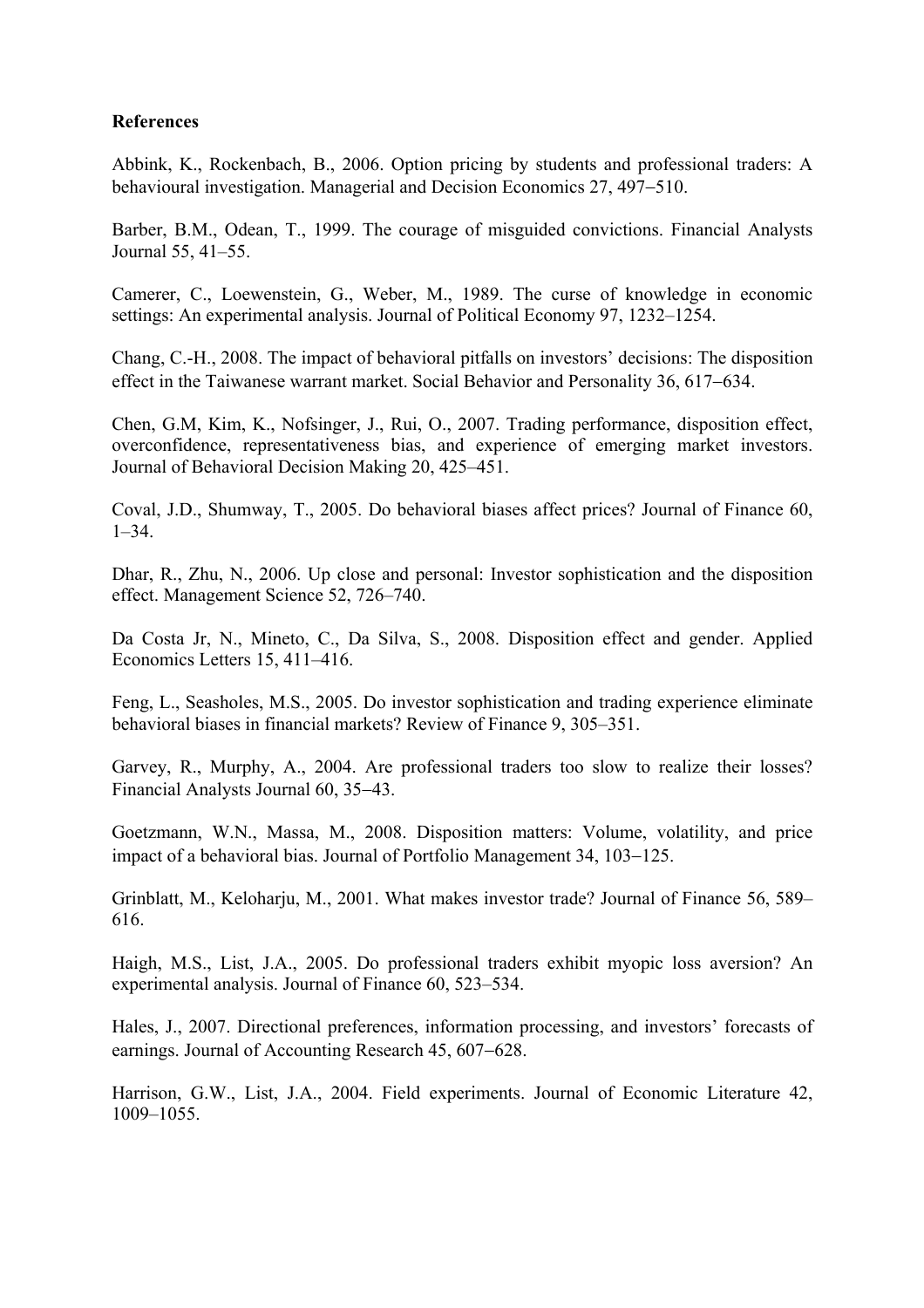Hedesstrom, T.M., Svedsater, H., Garling, T., 2007. Determinants of the use of heuristic choice rules in the Swedish Premium Pension Scheme: An Internet-based survey. Journal of Economic Psychology 28, 113−126.

Kliger, D., Kudryavtsev, A., 2008. Reference point formation by market investors. Journal of Banking & Finance 32, 1782−1794.

Kumar, A., Lim, S.S., 2008. How do decision frames influence the stock investment choices of individual investors? Management Science 54, 1052–1064.

Lee, H.-J., Park, J., Lee, J.-Y., Wyer Jr, R.S., 2008. Disposition effects and underlying mechanisms in e-trading of stocks. Journal of Marketing Research 45, 362−378.

Locke, P.R., Mann, S.C., 2005. Professional trader discipline and trade disposition. Journal of Financial Economics 76, 401–444.

Menkhoff, L., Nikiforow, M., 2009. Professionals' endorsement of behavioral finance: Does it impact their perception of markets and themselves? Journal of Economic Behavior & Organization 71, 318−329.

Miller, R.M., 2008. Don't let your robots grow up to be traders: Artificial intelligence, human intelligence, and asset-market bubbles. Journal of Economic Behavior & Organization 68, 153–166.

Odean, T., 1998. Are investors reluctant to realize their losses? Journal of Finance 53, 1775– 1798.

Schlarbaum, G.G., Lewellen, W.G., Lease, R.C., 1978. Realized returns on common stocks investments: The experience of individual investor. Journal of Business 51, 299–325.

Shapira, Z., Venezia, I., 2001. Patterns of behavior of professionally managed and independent investors. Journal of Banking & Finance 25, 1573–1587.

Shefrin, H., Statman, M., 1985. The disposition to sell winners too early and to ride losers too long: Theory and evidence. Journal of Finance 40, 777–790.

Taylor, L., 2000. The disposition effect: Do New Zealand investors keep their mistakes? Coursework Masters Thesis in Finance, University of Otago.

Weber, M., Camerer, C.F., 1998. The disposition effect in securities trading: An experimental analysis. Journal of Economic Behavior & Organization 33, 167–184.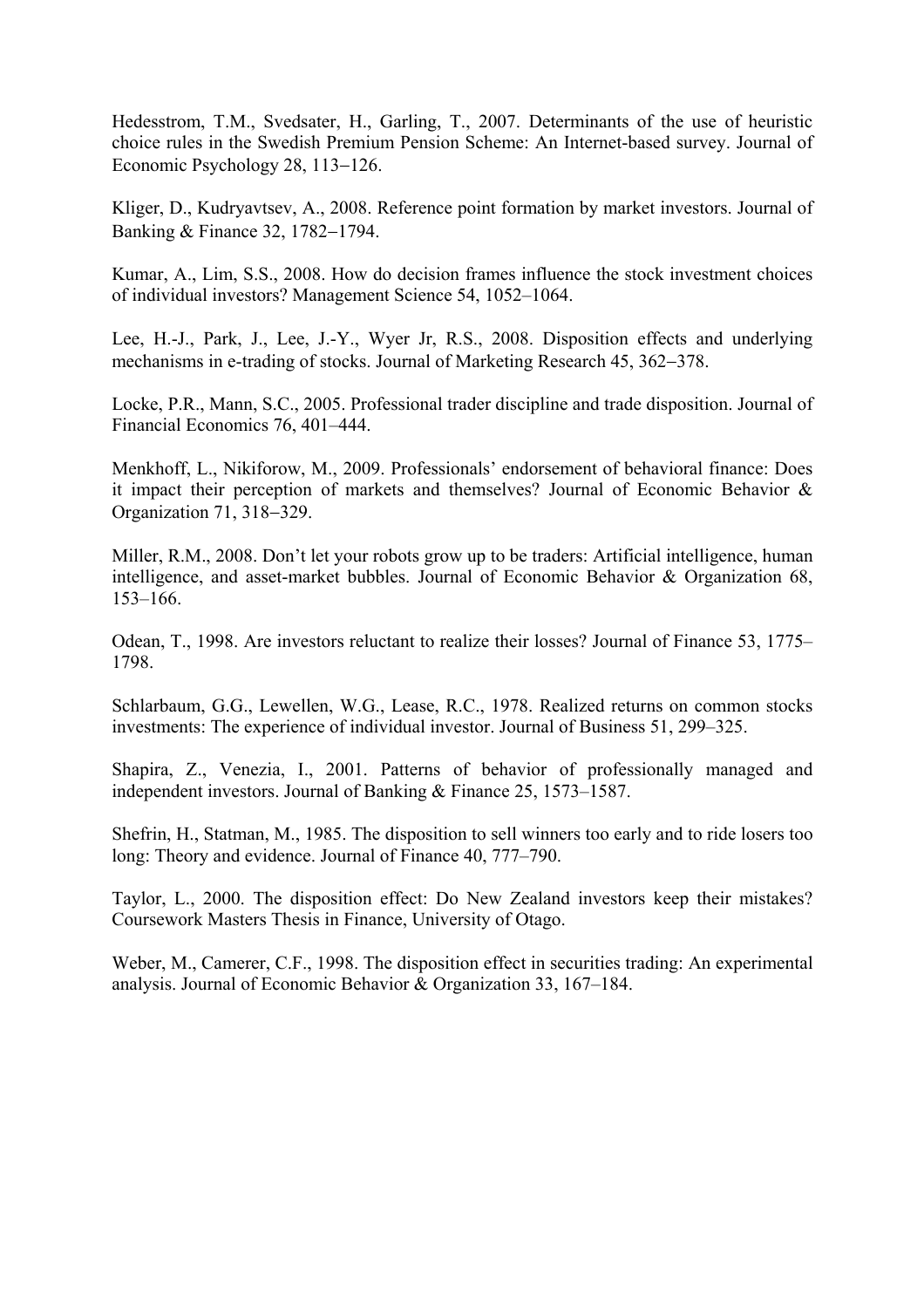#### **Appendix. Sensitivity analysis**

We conducted a slightly modified experiment setup two years time after the first experiment described in the main text. Its major features were:

- 10 assets were considered, rather than the 28 assets used in the first experiment;
- each subject was endowed with R\$ 300,000 at the beginning of the experiment;
- all stock prices and company names were different from the first experiment's prices and names;
- as in the first experiment, subjects who made neither gains nor losses throughout the experiment were dropped from the sample;
- those who spent less than 10 minutes in the experiment were excluded from the sample;
- as in the first experiment, the sample of inexperienced investors was drawn from students of business administration of the Federal University of Santa Catarina. The students had already coursed "Capital Markets" in the previous term. The experiment with the students was conducted in one session run during the first term of 2009;
- the experiment with professional investors was run in the course of several sessions that were conducted in their own workplaces to comply with their time availability, during the second semester of 2009;
- stock investors with a minimum of two years of experience were sampled from two different consulting retail brokerage houses located in Florianopolis, Brazil. From the 20 subjects that ended up participating in the experiment, six reported more than five years of experience, while ten reported two- to five years of experience. Four subjects were excluded from the sample because one did not make any sell transaction and three belatedly reported to have less than two years of experience. Also, one subject misreported to have more than five years of experience, but in fact he had only three years. So, he was reallocated from the more than five years of experience to the twoto five years of experience group.

 The results were similar to those of the benchmark experiment, and are described in the tables below. Shorter samples were responsible for less statistical significance, however. The disposition effect was nonsignificant among the investors, both as a group and individually (Tables 2A and 4A). Despite that, the effect still affected less the investors (negative slope). Also, Table 5A shows that the more experienced investors were less affected by the disposition effect if compared with the investors with experience between two- to five years (negative slope).

In order to directly compare the two groups of investors we run a simple regression based in equation (9), as in the benchmark experiment. The results in Table 6A show that the difference between the two groups of investors is significant. The group of investors with less market experience (two- to five years) presents a disposition effect of 0.0667, while in the more experienced group (> five years) the coefficient (which represents the differential effect) is −0.1027 and significant at 10%.

We also run a simple linear regression between the disposition effect (as in equation (2)) and years of investing experience, instead of using dummies as in equations (7) and (8). We show the results in Table 7A. In the benchmark experiment we did not collect such data (subjects were only checked as to whether they had no experience, more than two years, or more than five years of experience). We detect the presence of heteroskedasticity in the variance-covariance matrices of the regressions presented in Tables 4A, 5A, 6A, and 7A, but the problem was properly corrected by the technique of White.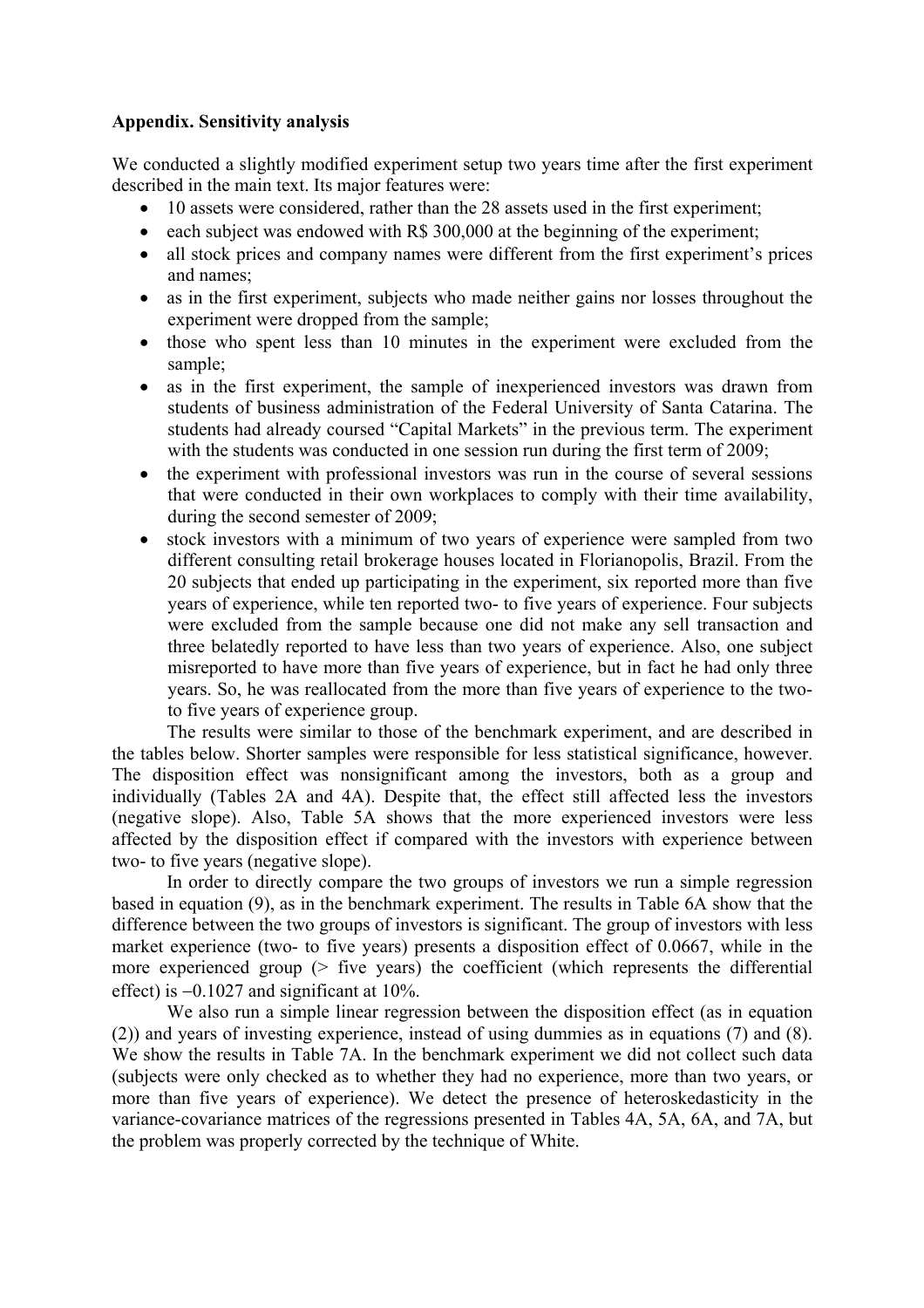| Table TA. Descriptive statistics of the subjects participating in the extra simulation |           |                 |        |                    |  |  |
|----------------------------------------------------------------------------------------|-----------|-----------------|--------|--------------------|--|--|
| Subject                                                                                | Investors | <b>Students</b> | Robots | All human subjects |  |  |
| Sample                                                                                 | 16        |                 | 30     |                    |  |  |
| Total trades                                                                           | 695       | 841             | 1708   | 1536               |  |  |
| Average number of trades                                                               | 43.44     | 40.05           | 56.93  | 41.51              |  |  |
|                                                                                        |           |                 |        |                    |  |  |

Table 1A. Descriptive statistics of the subjects participating in the extra simulation

| Table 2A. The disposition effect for the groups of subjects using equation (2) |                    |                   |                   |                 |  |  |
|--------------------------------------------------------------------------------|--------------------|-------------------|-------------------|-----------------|--|--|
| Subject                                                                        | Group of investors | Group of students | Both human groups | Group of robots |  |  |
| $N_{\rm gr}$                                                                   | 103                | 136               | 239               | 302             |  |  |
| $N_{lr}$                                                                       | 96                 | 124               | 220               | 331             |  |  |
| $N_{\mathrm{gp}}$                                                              | 588                | 503               | 1091              | 1312            |  |  |
| $N_{lp}$                                                                       | 590                | 794               | 1384              | 1368            |  |  |
| PGR                                                                            | 0.1491             | 0.2128            | 0.1797            | 0.1871          |  |  |
| <b>PLR</b>                                                                     | 0.1399             | 0.1350            | 0.1372            | 0.1948          |  |  |
| DE                                                                             | 0.0092             | 0.0778            | 0.0425            |                 |  |  |
| SE                                                                             | 0.01895            | 0.01973           | 0.01359           | 0.01366         |  |  |
| $t$ -statistic                                                                 | 0.48               | $3.94***$         | $3.13***$         | $-0.56$         |  |  |

| Table 3A. The disposition effect for individual subjects using equation (2) |  |  |  |  |  |  |
|-----------------------------------------------------------------------------|--|--|--|--|--|--|
|                                                                             |  |  |  |  |  |  |

| Twore $311$ . The disposition crieve for marvious subjects asing equation (2) |            |                  |                     |           |  |
|-------------------------------------------------------------------------------|------------|------------------|---------------------|-----------|--|
| Subject                                                                       | Investors  | <b>Students</b>  | All human subjects  | Robots    |  |
| Number of subjects                                                            | 16         | 21               | 37                  | 30        |  |
| Mean                                                                          | 0.0282     | 0.1261           | 0.0837              | $-0.0092$ |  |
| Median                                                                        | $-0.0249$  | 0.1500           | 0.0313              | $-0.0007$ |  |
| Maximum                                                                       | 0.4857     | 0.7083           | 0.7083              | 0.1096    |  |
| Minimum                                                                       | $-0.1410$  | $-0.3913$        | $-0.3913$           | $-0.1553$ |  |
| Standard deviation                                                            | 0.1439     | 0.2954           | 0.2440              | 0.0701    |  |
| Jarque-Bera                                                                   | $24.67***$ | 0.28             | 2.20                | 1.09      |  |
| <i>t</i> -statistic (mean = 0)                                                | 0.78       | $1.96^{\degree}$ | $2.09***$           | $-0.72$   |  |
| Wilcoxon Z-statistic (median = 0)                                             | 0.13       | $1.70^{*}$       | $1.64$ <sup>*</sup> | 0.43      |  |
| Subjects with $DE > 0$ , %                                                    | 43.75      | 66.7             | 56.8                | 50.0      |  |

\*significant at 10%, \*\*significant at 5%, \*\*\*significant at 1%

|  |  | Table 4A. The disposition effect and investing experience (equation (7)) |  |
|--|--|--------------------------------------------------------------------------|--|
|  |  |                                                                          |  |

| Table +A. The disposition criter and investing ex- |                                                                   |  |  |  |  |
|----------------------------------------------------|-------------------------------------------------------------------|--|--|--|--|
| Disposition effect                                 | Equation (2) $0.1261$ <sup>*</sup>                                |  |  |  |  |
| Constant                                           |                                                                   |  |  |  |  |
| Experience ( $\geq$ 2 years)                       | $(p\text{-value} = 0.06)$<br>-0.0979<br>$(p\text{-value} = 0.19)$ |  |  |  |  |
|                                                    |                                                                   |  |  |  |  |
| R squared                                          | 0.041                                                             |  |  |  |  |

\*significant at 10%, \*\*significant at 5%, \*\*\*significant at 1%

|  |  | Regression with White heteroskedasticity-consistent standard errors and covariance, $n = 37$ |  |  |  |  |  |
|--|--|----------------------------------------------------------------------------------------------|--|--|--|--|--|
|--|--|----------------------------------------------------------------------------------------------|--|--|--|--|--|

| Table 5A. The disposition effect and investing experience (equation (8)) |  |  |
|--------------------------------------------------------------------------|--|--|
|--------------------------------------------------------------------------|--|--|

| Disposition effect               | Equation $(2)$                                     |
|----------------------------------|----------------------------------------------------|
| Constant                         | 0.1261                                             |
|                                  | $(p$ -value = 0.06)                                |
| Experience $(2-5 \text{ years})$ | $-0.0594$                                          |
|                                  | $(p\text{-value} = 0.49)$<br>-0.1621 <sup>**</sup> |
| Experience $($ > 5 years)        |                                                    |
|                                  | $(p\text{-value} = 0.02)$                          |
| R squared                        | 0.059                                              |

\*significant at 10%, \*\*significant at 5%, \*\*\*significant at 1%

Regression with White heteroskedasticity-consistent standard errors and covariance,  $n = 37$